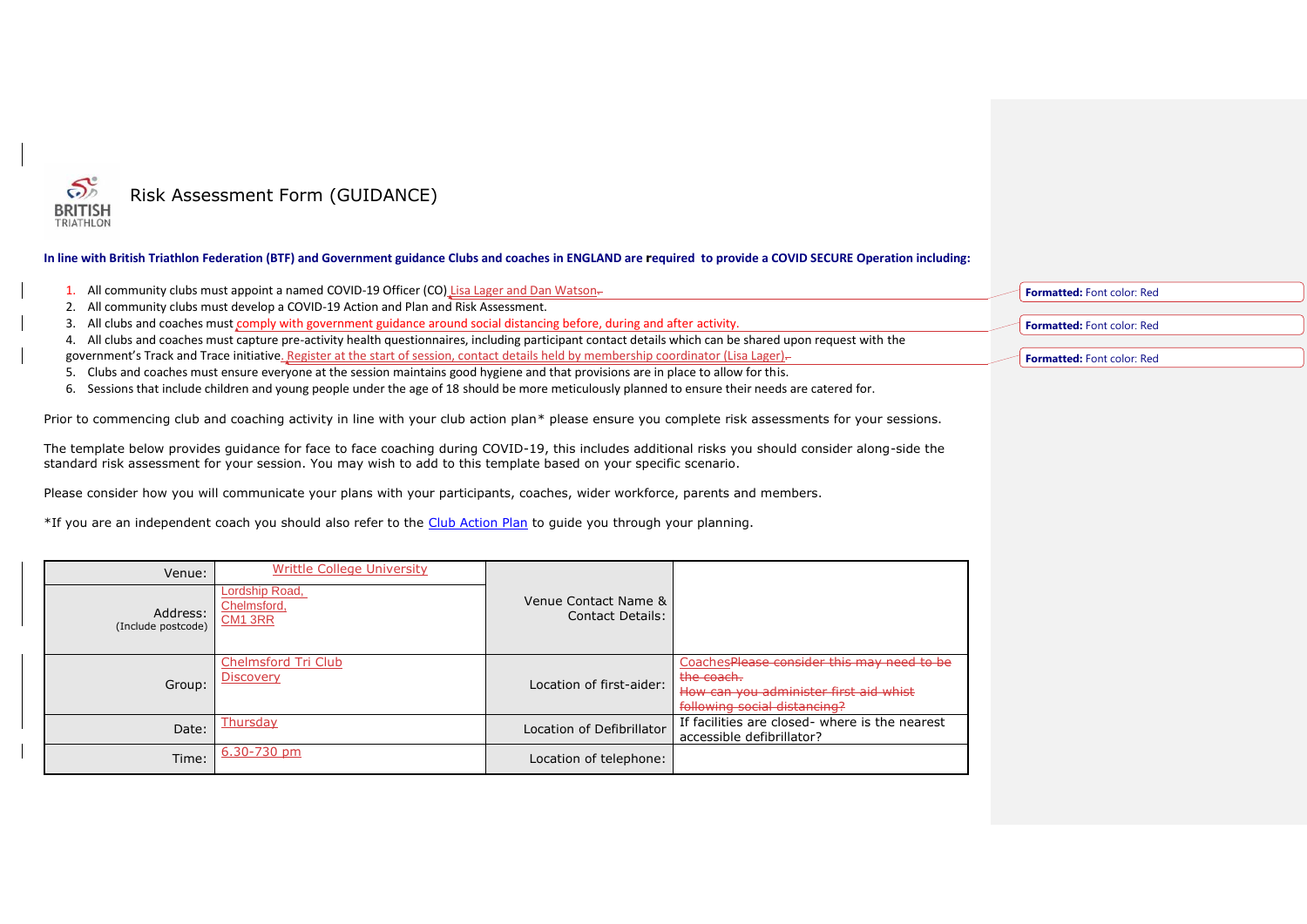| Participants:        | Number:          | $12 - 20$                                                                                                              | Location of toilets:                                                                                            | When we have use of the indoor facilities,<br>toilets are located in the corridor behind the<br>hall. Please check if toilets will be open. |
|----------------------|------------------|------------------------------------------------------------------------------------------------------------------------|-----------------------------------------------------------------------------------------------------------------|---------------------------------------------------------------------------------------------------------------------------------------------|
|                      | Age:             | $7 - 16$                                                                                                               | Location of changing<br>rooms:                                                                                  | No changing rooms needed If closed consider<br>if any changing is needed and what guidance<br>should be given to participants               |
|                      | Ability:         | Please consider changes to fitness from<br>lockdown, people who have had COVID-<br>19 and the effects to their health. | Location of first-aid kit:                                                                                      | Head coach has first aid kit and welfare<br>officer has first aid kit. If facilities are closed-<br>can the you provide this?               |
|                      | Lead coach name: | Ashley Nicholson                                                                                                       | Stocked and maintained:                                                                                         | $\boxtimes \rightarrow$ Yes<br>No                                                                                                           |
| Venue documents read | and understood   | Normal operating procedures:<br>l l Yes<br>∐ No                                                                        | Additional notes:                                                                                               |                                                                                                                                             |
|                      | box):            | (please $\checkmark$ appropriate   Health and safety policy:<br>l l Yes<br>No.                                         | Risk assessment will be<br>added to and amended<br>when we have been given<br>to go ahead to start<br>swimming. |                                                                                                                                             |
|                      |                  | Emergency action plan (EAP):<br>$\Box$ Yes<br>. No                                                                     | <u>All areas concerning indoor</u><br>training do not apply from<br>23rd Sept 2020 until further<br>notice.     |                                                                                                                                             |

**Formatted:** Superscript

## COVID-19 Additional Considerations Risk Assessment Form

Always start your planning process by reviewing the latest guidance from British Triathlon: <https://www.britishtriathlon.org/covid-19/coaching> Please note the guidance has variation across England, Scotland and Wales.

| <b>Location &amp;</b><br><b>Description of</b><br>Hazard: | People<br>at Risk: | <b>Level of Risk</b><br>(High/Medium<br>/Low): | <b>Advice</b><br><b>Required:</b><br>(from whom) | Action(s) to Mitigate/<br><b>Remove Risk:</b>                                                                                   | Person<br>responsible<br>for resolution:      | <b>Residual Risk:</b><br>After resolution | <b>Dates</b><br><b>Reviewed</b> |
|-----------------------------------------------------------|--------------------|------------------------------------------------|--------------------------------------------------|---------------------------------------------------------------------------------------------------------------------------------|-----------------------------------------------|-------------------------------------------|---------------------------------|
| Social distancing                                         | All                | Likelihood:<br>Impact:<br>Medium               | $\Box$ No<br>$\Box$ Yes<br>If yes, who:          | Ensure large open area to train<br>Avoid any activities that brings<br>participants in close proximity<br>or sharing equipment. | Coaches/activat<br><u>ors</u><br>Participants | Likelihood:<br>Impact:<br><b>Low</b>      | Dec 2020<br>March 2021          |
|                                                           |                    |                                                |                                                  | Use of team app to ensure we<br>know how many will attend.<br>Groups to be sorted before<br>session so that children don't      | Covid officers                                |                                           |                                 |

**Formatted:** Font color: Red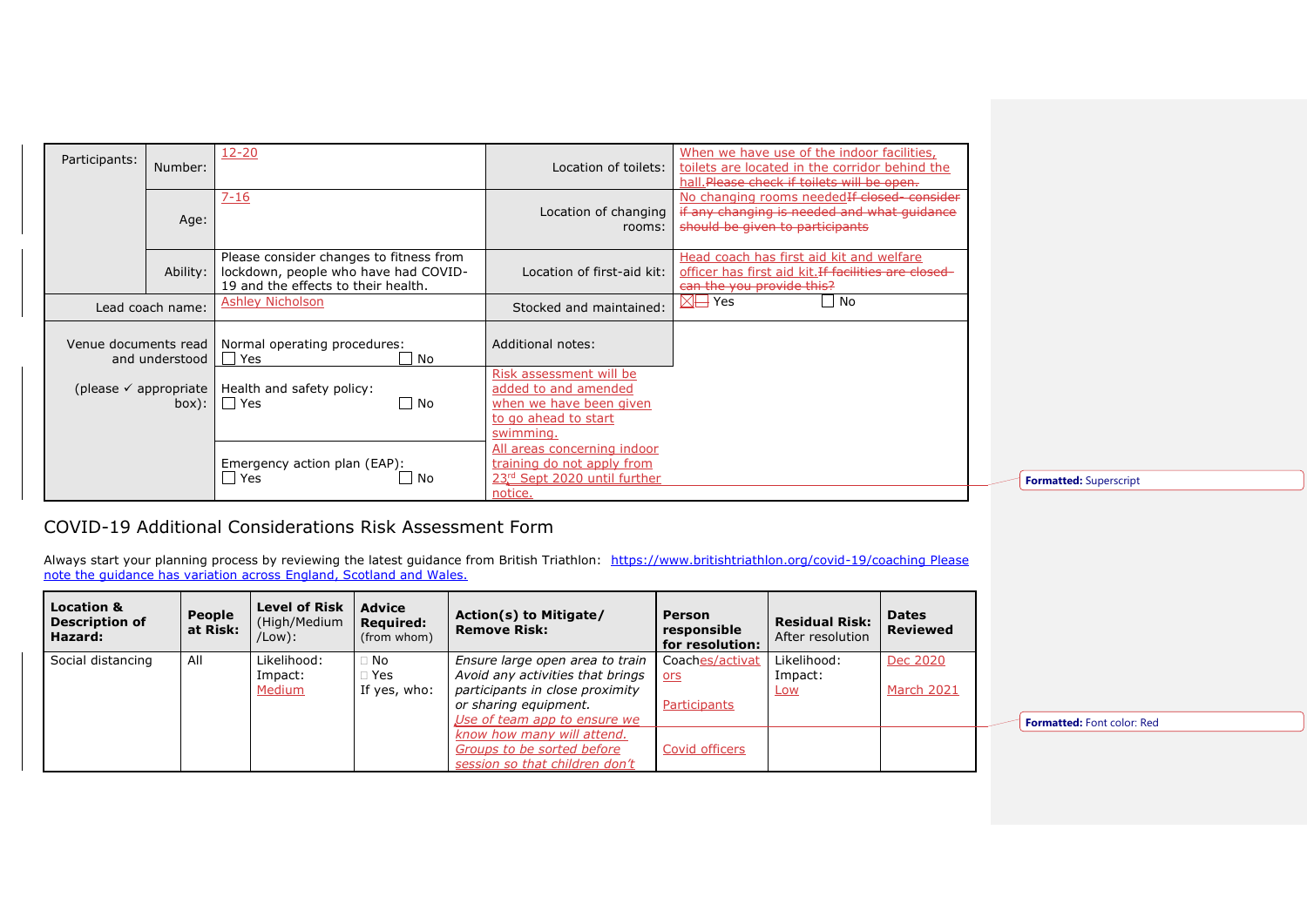| <b>Location &amp;</b><br><b>Description of</b><br>Hazard:                             | <b>People</b><br>at Risk: | <b>Level of Risk</b><br>(High/Medium<br>$/$ Low $)$ : | <b>Advice</b><br><b>Required:</b><br>(from whom) | Action(s) to Mitigate/<br><b>Remove Risk:</b>                                                                                                                                                                                                                                                                                                                                | <b>Person</b><br>responsible<br>for resolution: | <b>Residual Risk:</b><br>After resolution | <b>Dates</b><br><b>Reviewed</b> |
|---------------------------------------------------------------------------------------|---------------------------|-------------------------------------------------------|--------------------------------------------------|------------------------------------------------------------------------------------------------------------------------------------------------------------------------------------------------------------------------------------------------------------------------------------------------------------------------------------------------------------------------------|-------------------------------------------------|-------------------------------------------|---------------------------------|
|                                                                                       |                           |                                                       |                                                  | congregate in groups of more<br>than 6 at start of session.<br>Warm up and cool down to be<br>done in group.<br>5m gap to be left when<br>running.<br>Markers put on floor before<br>session to ensure 2m distance<br>(more if possible).<br>As many activities outside as<br>possible i.e 2 running/drill type<br>activities outside and 1 group<br>of 5 in hall on turbos. |                                                 |                                           |                                 |
| equipment                                                                             | all                       | Likelihood:<br>Impact:<br>Medium                      | $\Box$ No<br>$\square$ Yes<br>If yes, who:       | Oct 2020 - groups of 8 allowed<br>during session.<br>Have a no touch/sharing policy<br>on cones/ equipment<br>Have anti bac wipes available                                                                                                                                                                                                                                  | Coaches/activat<br>ors                          | Likelihood:<br>Impact:<br>Low             | Dec 2020<br>March 2021          |
|                                                                                       |                           | Likelihood:                                           | $\Box$ No                                        | to wipe down any thing that is<br>touched.<br>Each child to have own high viz<br>vest rather than giving in each<br>week.<br>Consider if facilities can be                                                                                                                                                                                                                   | Participants<br>Covid officers<br>Venue         | Likelihood:                               | Dec 2020                        |
| Access points<br>(gates/ barriers<br>etc)                                             | all                       | Impact: Low                                           | $\Box$ Yes<br>If yes, who:                       | opened without touching/ use<br>gloves also consider if<br>emergency access may -be<br>restricted. Caretaker will follow<br>quidance/risk assessment of<br>the venue.                                                                                                                                                                                                        | caretaker                                       | Impact: Low                               | March 2021                      |
| Other users- If<br>public areas you<br>may not have any<br>control of other<br>users- | all                       | Likelihood:<br>Impact: Low                            | $\Box$ No<br>$\Box$ Yes<br>If yes, who:          | Give clear rules to participants<br>to social distance with other<br>users of space- consider<br>stopping session if unable to<br>maintain distances.                                                                                                                                                                                                                        | Coaches<br>Covid officers                       | Likelihood:<br>Impact: Low                | Dec 2020<br>March 2021          |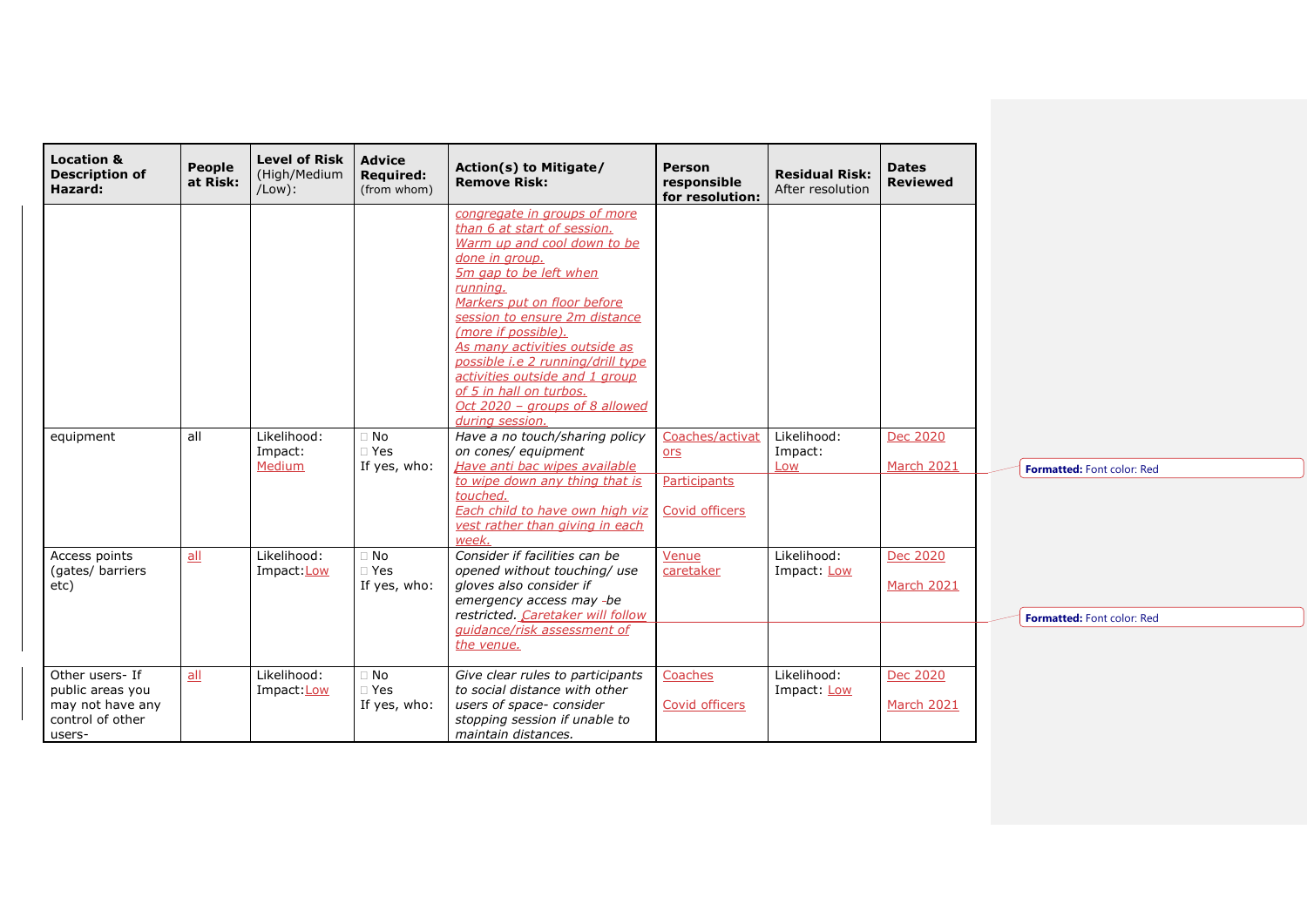| <b>Location &amp;</b><br><b>Description of</b><br>Hazard:            | People<br>at Risk:                        | Level of Risk<br>(High/Medium<br>/Low): | <b>Advice</b><br><b>Required:</b><br>(from whom) | Action(s) to Mitigate/<br><b>Remove Risk:</b>                                                                                                                                                                                                                                          | <b>Person</b><br>responsible<br>for resolution: | <b>Residual Risk:</b><br>After resolution | <b>Dates</b><br><b>Reviewed</b>                                           |
|----------------------------------------------------------------------|-------------------------------------------|-----------------------------------------|--------------------------------------------------|----------------------------------------------------------------------------------------------------------------------------------------------------------------------------------------------------------------------------------------------------------------------------------------|-------------------------------------------------|-------------------------------------------|---------------------------------------------------------------------------|
| Method of travel for<br>coach and<br>participants to the<br>session. | $all$                                     | Likelihood:<br>Impact: Low              | $\Box$ No<br>$\Box$ Yes<br>If yes, who:          | Please consider travel to<br>sessions avoiding public<br>transport where possible.<br>Check parking availability                                                                                                                                                                       | Coaches<br>Participants and<br>parents          | Likelihood:<br>Impact: Low                | Dec 2020<br>March 2021                                                    |
| Permissions to use<br>area                                           | All<br><b>Members</b><br>of the<br>public | Likelihood:<br>Impact:Low               | $\Box$ No<br>$\Box$ Yes<br>If yes, who:          | Do you have permission to use<br>the area- some parks have<br>specific bye laws- or may have<br>additional restrictions<br>We have permission to use all<br>outside areas at Writtle<br>college. We are waiting for<br>permissjon to use hall and<br>swimming pool at Moulsham<br>Hiah | Covid officer                                   | Likelihood:<br>Impact:Low                 | Review when<br>approval<br>given to<br>start<br>swimming<br>and use hall. |

**Formatted:** Font color: Red

**Formatted:** Font color: Red

## Risk Assessment Form Part 2

| <b>Location &amp;</b><br><b>Description of</b><br>Hazard: | People<br>at Risk: | <b>Level of Risk</b><br>(High/Medium<br>/Low): | <b>Advice</b><br><b>Required:</b><br>(from whom) | Action(s) to Mitigate/<br><b>Remove Risk:</b> | <b>Person</b><br>responsible<br>for resolution: | <b>Residual Risk:</b><br>After resolution | <b>Dates</b><br><b>Reviewed</b> |
|-----------------------------------------------------------|--------------------|------------------------------------------------|--------------------------------------------------|-----------------------------------------------|-------------------------------------------------|-------------------------------------------|---------------------------------|
| Participant health                                        | participa          | Likelihood:                                    | $\Box$ No                                        | How will you determine your                   | Coaches                                         | Likelihood:                               | Dec 2020                        |
| and ability to                                            | nts                | Impact:Low                                     | $\Box$ Yes                                       | participants current fitness                  |                                                 | Impact: Low                               |                                 |
| exercise                                                  |                    |                                                | If yes, who:                                     | levels and how will you ensure                |                                                 |                                           | <b>March 2021</b>               |
|                                                           |                    |                                                |                                                  | that you factor in a variety of               |                                                 |                                           |                                 |
|                                                           |                    |                                                |                                                  | levels of performance? This will              |                                                 |                                           |                                 |
|                                                           |                    |                                                |                                                  | need to be done in advance of                 |                                                 |                                           |                                 |
|                                                           |                    |                                                |                                                  | the session.                                  |                                                 |                                           |                                 |
|                                                           |                    |                                                |                                                  | Ability and age grouping will be              |                                                 |                                           |                                 |
|                                                           |                    |                                                |                                                  | considered and coaches will                   |                                                 |                                           |                                 |
|                                                           |                    |                                                |                                                  | plan activities to suit all fitness           |                                                 |                                           |                                 |
|                                                           |                    |                                                |                                                  | and age levels.                               |                                                 |                                           |                                 |

**Formatted:** Font color: Red